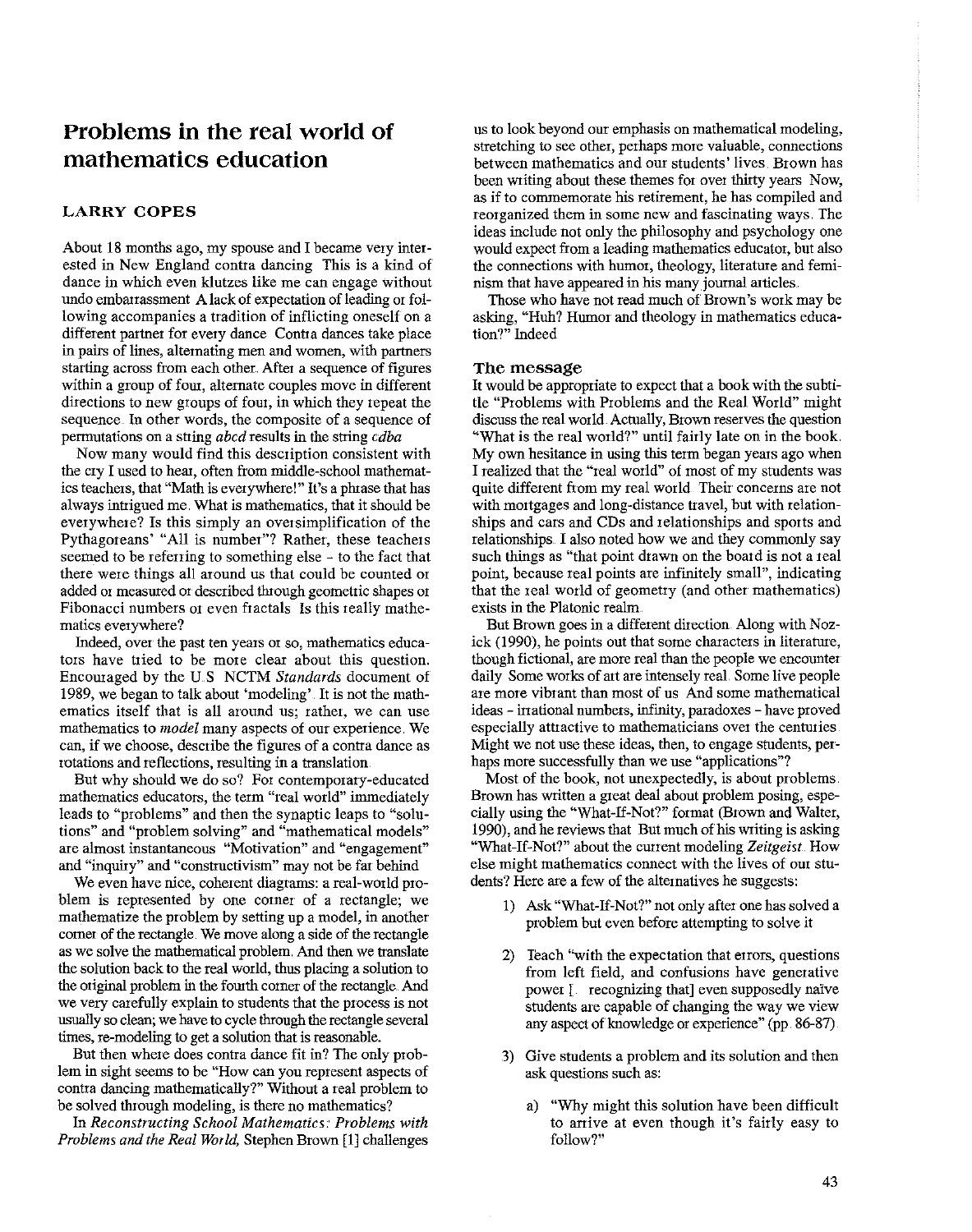- b) "Can you imagine doubting this result before **you knew its derivation?"**
- c) "Can you create such doubt for yourself now?"
- d) "What about this problem or solution might reflect the social structure in which it arose?"
- e) "What about this solution leads some people to claim it's elegant?"
- f) "Have you encountered other mathematical ideas that might be described that way?"
- g) "Are these ideas similar to mathematical ideas **you have seen in cleverness, emotionality, surprise or potential?"**
- h) "How do you feel about discussing the solver's thought process and elegance and social con**text in a mathematics course?"**
- i) "Are there similar phenomena in your (nonmathematical) life?"

# **Educational mathematics**

The last few questions on that list might very well provoke **the reaction, "But those are not mathematics questions!"**  Even granting that most of them might help students understand better the nature of mathematics or problem solving, one might point out that the last question is blatantly nonmathematical And therein lies a great deal of what Brown is trying to say

Common diagrams representing the process of mathemat**ical modeling, such as the rectangle described above, have the "real world" on one part of a geometric figute and the**  "mathematical world" on a different part Brown claims that the modeling concept represented in this kind of picture **communicates to students that mathematics is something**  separate from their worlds. But not only was mathematics designed by human beings; not only does it contain contro**versies and emotions like the rest of the world; but, like other disciplines - from art to science to the social sciences**  - it can provide metaphors to help us make sense of our **experience** 

What metaphors? *AB* examples, infinity can be a metaphor that brings insight to theology; isomorphism can be a **metaphor for non-supetficial similarities; distributivity a**  metaphor for love, Speaking meta-mathematically, recognition that some of the constraints of problems lie in the solvers and insights into mathematical existences and truth; can help all of us understand these same phenomena in other **aspects of OUI lives Even in contra dancing, mathematics**  offers metaphors beyond permutation groups, isometries and Möbius strips. We can achieve insights about how we dis**cern patterns, relate to other dancers and imagine ourselves**  in the place of om partner

By encouraging our students to think about such mathematical metaphors, we can go beyond deepening their understanding of mathematical ideas. We can even go beyond critical and creative thinking We can actually help them become more educated people - having a deeper conception of knowledge as a whole, being more tolerant of others' ideas, thinking in more sophisticated ways about **moral issues and being more aware of their own thinking**  and selfhood

**To provide these metaphors, we can choose mathemati**cal problems that lend themselves to such discussions **Brown gives several examples. Here are two:** 

1) A close relative of yours has been hit by an automobile He has been unconscious for one month. The doctors have told you that unless he is operated upon, he will live but will most likely be comatose for the rest of his life. They can perform an operation **which, if successful, would restore his conscious**ness. They have performed ten such operations in the past and have been successful in only two cases In the other eight, the patient died within a week What counsel would you give the doctors? (p. 142)

**As Brown says, to make a decision here, "mathematical consideration is one important dimension, but it is part of a**  larger cloth"  $(p. 142)$ .

2) (paraphrased) A debonair census taker visits a **home in which an attractive woman answers the**  door. In their initial conversation, they find that **he's a mathematics teacher who's on his summer**  job, that she gave up mathematics teaching because **she was unsuccessful in teaching contrived word**  problems and that she's recently divorced. A poten**tial roman tic liaison is suspended as the census**  taker gets down to business and asks the ages of the woman's three daughters. She answers, naturally enough, with a word problem: the product of their ages is 72 and the sum is the house number After working on the problem for a few minutes, the cen**sus taker says he needs more information, and the**  woman volunteers that her oldest daughter has a cat with a wooden leg. Then he says he's solved the problem The question, then, is "What are the daughters' ages?" (pp. 156-158)

In the context of solving the problem, Brown points out that we have been taught to abstract - to ignore the fact that **it is a census taker meeting a woman, that they are both interested in mathematics and each other, etc But if we abstract too much, we miss the essential fact that because**  he is a census taker he knows the house number.

**We almost have to picture omselves** *in* **the situation**  [ .] Before pretending that you are the person actually taking the census, it seems perfectly reasonable to accept the conclusion that you do not have enough information  $(p. 159)$ 

And being able to put yourself in another's situation is essential for appreciating the ethical principle of impartiality:

we carmot justify our own behavior as moral and that of **someone else as immoral if the other person were in a**  position that is essentially the same as ours. (p 154)

If we let explicit discussions of ethical principles like this flow out of good problems, we are using our mathematics classroom to help educate students.

**In a conversation some twenty-five years ago, Brown**  speculated that what he was interested in might better be **called "educational mathematics" than "mathematics educa-**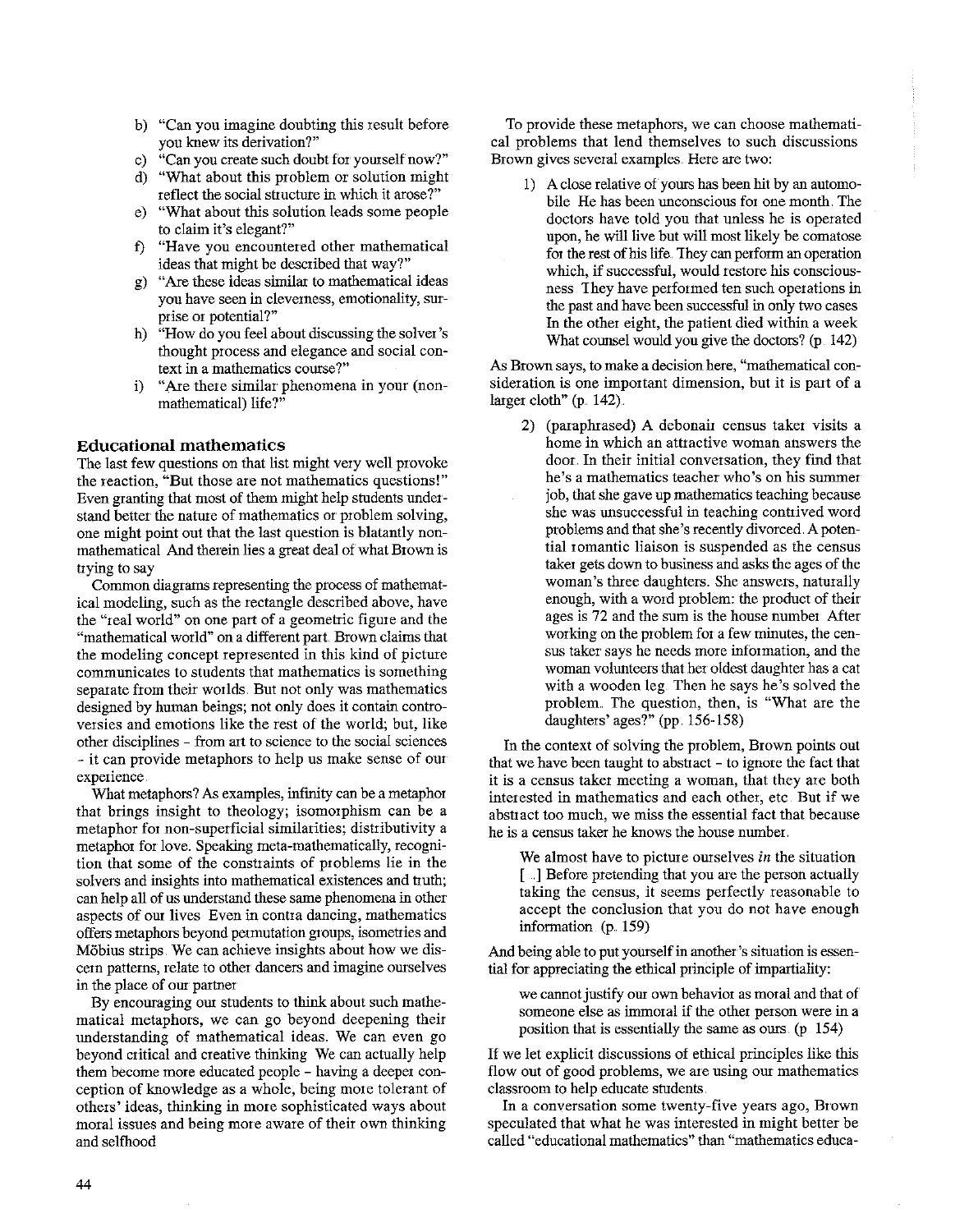tion" [2] Although I did not notice this phrase in his book, it still describes his primary question: how can we teach **mathematics with an aim toward educating students more**  broadly than helping them make meaning of mathematics?

## **How?**

In addressing ways in which we might teach more educationally, Brown shows his tendency to apply "What-If-Not?" creatively to many dearly-held adages of mathematics education. For example:

*Error:s must be corrected immediately so that students won 't learn the wrong thing* 

What if the concept of being wrong did not apply? Could our students become more ctitical and independent thinkers if they were expected to critique all claims made? What if the naive **conception of right and wrong answers were as irrelevant to**  the mathematics classroom as to the English classroom?

> *Teach from the simple to the complex and from the concrete to the abstract*

Does doing so often prevent students from seeing the human **process of simplifying complex situations, remove what**  they might recognize as real and hide common structures?

*Good teachers do not confuse their students* 

Can confusion from the interplay of intuition and rigor serve **as a source of wonder?** 

*The best assignments are completely unambiguous* 

**Does this message convey that mathematics is different from**  the rest of the world? What if we intentionally use ambiguity and ask students to analyze what is ambiguous?

*Students need closure, resolution.* 

Does resolution close off furthet thinking? Does it corumunicate an unrealistic conception of mathematics and knowledge?

# **Some further reactions**

I have several reactions to this book besides the above.

I Despite the questions above, the book has almost nothing to say about the real-world problem of what teachers should do tomorrow in their class**rooms As Brown says:** 

**It is easier to advocate than to put in practice a view**  of mathematics education that supports:

- 1) the classroom as open dialogue;
- 2) the holding of resolution in abeyance;
- 3) the potential of errors not only to diagnose mis**perceptions but to generate new tettitoty;**
- 4) having students record the evolution of their thinking over a protracted period of time;
- 5) integration of mathematical experiences with other fields in a more global and pervasive manner than is suggested by "applications";
- 6) using the discipline to reflect upon an understanding of self and society. (p. 201)

It is up to others of us to think about how this might help teachers who face pay cuts or job losses if theit students do not perform well enough on standardized tests Brown's suggestions of how materials might be **written to have more "inttinsic interest" than our**  standard textbooks (novels or a Talmudic format), though fascinating, do not answer, "What script do I follow with my 150 students on Monday?"

- 2 Or, for that matter, what do I do with the parents of those 150 students? Too many of them do not really care; but many of those who do care have youngsters who are "good at math". Will these stu**dents be successful in a scientific or engineering**  or mathematical career? In describing studies of how child prodigies think while solving mathematics problems, Brown questions what might be jeopardized if this kind of approach replaced a cuniculum focused on preparing youngsters for "thinking like a mathematician" (p 202) Although one may certainly join Hadamard (1945) and Poincare (1908/1961) in arguing that metaphors are part of good mathematical thinking, turning the focus of the curriculum away from mathematics itself might diminish the population of future mathematicians
- 3 Can we find an intermediate stance, introducing the potential for educational mathematics into the daily life of teachers? Some efforts are being made in **that direction. Here are two personal examples** 
	- a) In recent summers, I have helped run a couple of mathematics workshops for para-professionals in elementary schools. In the brief time available, we challenge them to learn ways of teaching to promote inquiry. One para-profes**sional came in one afternoon excited about**  what she had done while helping with a summer school class that morning The teacher had asked her to take aside two youngsters who were being disruptive while the other students worked on a set of drill problems in arithmetic Ihe para-professional had simply added to the instructions at the top of the sheets of these two students: "Solve these problems in as many ways as you can". One of the students managed to stick with the sheet for 20 minutes, appar**ently a minor record; the other amazed the**  para-professional and teacher by staying "on task" for an hour and a half. More importantly to me, the revised task at least potentially **communicated a conception of mathematical**  knowledge different from the one to which the **students were accustomed From a practical**  point of view, it also potentially freed them from "freezing" on tests because they could not **remember "the right way" to solve a problem**
	- b) A research project underway in Minnesota is examining the primary influences on beginning